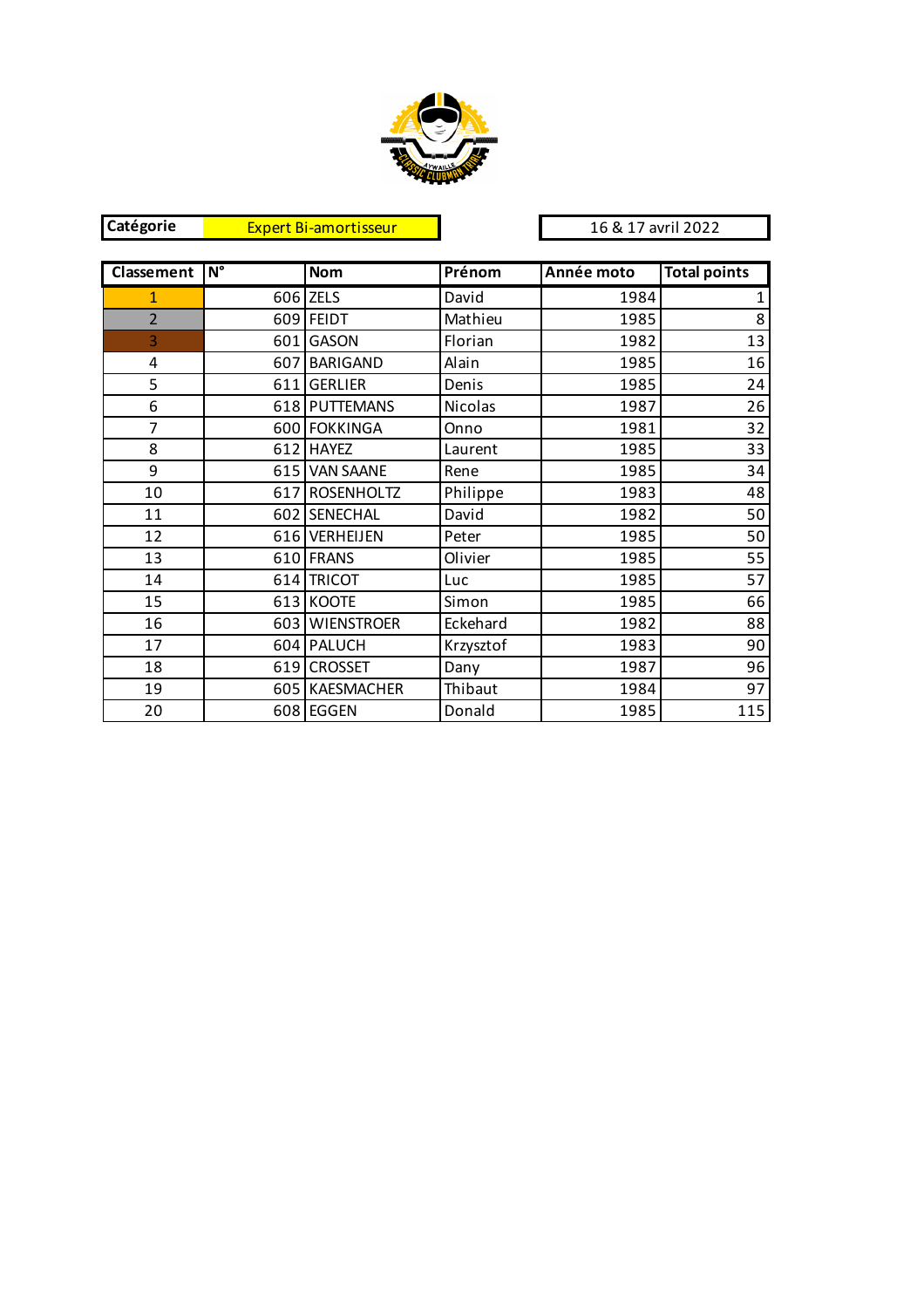

| Catégorie      | Expert Pré 80 |                   |             | 16 & 17 avril 2022 |                     |
|----------------|---------------|-------------------|-------------|--------------------|---------------------|
|                |               |                   |             |                    |                     |
| Classement     | $N^{\circ}$   | <b>Nom</b>        | Prénom      | Année moto         | <b>Total points</b> |
| 1              |               | 306 VERKENNE      | Eric        | 1975               | 14                  |
| $\overline{2}$ |               | 310 HURARD        | Joel        | 1978               | 22                  |
| $\overline{3}$ |               | 308 VAN LANGEVELD | Christophe  | 1976               | 46                  |
| 4              |               | 301 LEUNEN        | Herman      | 1974               | 51                  |
| 5              |               | 302 VAN DE KEERE  | Koen        | 1974               | 57                  |
| 6              |               | 300 CROSSET       | Philippe    | 1972               | 58                  |
| 7              |               | 311 NOURRISSON    | Christian   | 1979               | 69                  |
| 8              |               | 303 WINDELS       | Koen        | 1974               | 72                  |
| 9              |               | 305 PREGARDIEN    | Jean Pierre | 1975               | 75                  |
| 10             |               | 307 FROIDMONT     | Jordan      | 1976               | 90                  |
| 11             |               | 304 NIVARLET      | Vincent     | 1975               | 97                  |
| 12             |               | 313 CROSSET       | Frederic    | 1957               | 98                  |
| 13             |               | 309 SLAMA         | Grégory     | 1977               | 100                 |
| 14             |               | 312 COUNOTTE      | Xavier      | 1976               | 102                 |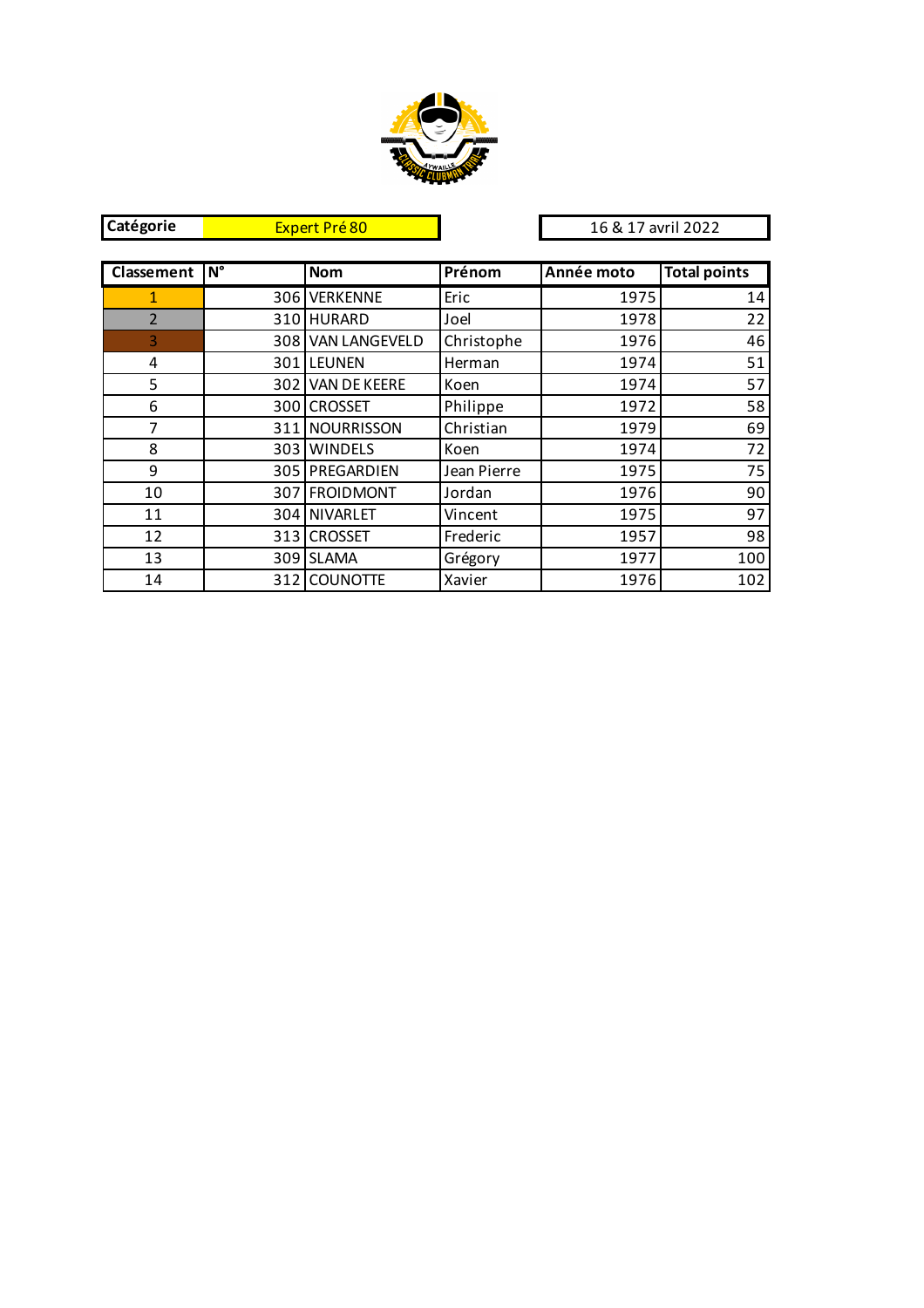

| Catégorie       | Expert Pré 65 |                 | 16 & 17 avril 2022 |          |
|-----------------|---------------|-----------------|--------------------|----------|
|                 |               |                 |                    |          |
| Classement   N° | <b>Nom</b>    | <u>l Prénom</u> | <b>LAnnée moto</b> | Total po |
|                 | 2 I WILLMORE  | Martyn          | 1962               |          |

**COLAS Total points** 1 2 WILMORE Martyn 1962 33 2 3 RYCKAERT Bob 1964 35 3 5 GILMONT Daniel 1957 39<br>4 4 LEJEUNE Eric 1965 46 4 4 LEJEUNE Eric 1965 46<br>5 1 POURQUIER Pierre 1960 83 5 1 POURQUIER Pierre 1960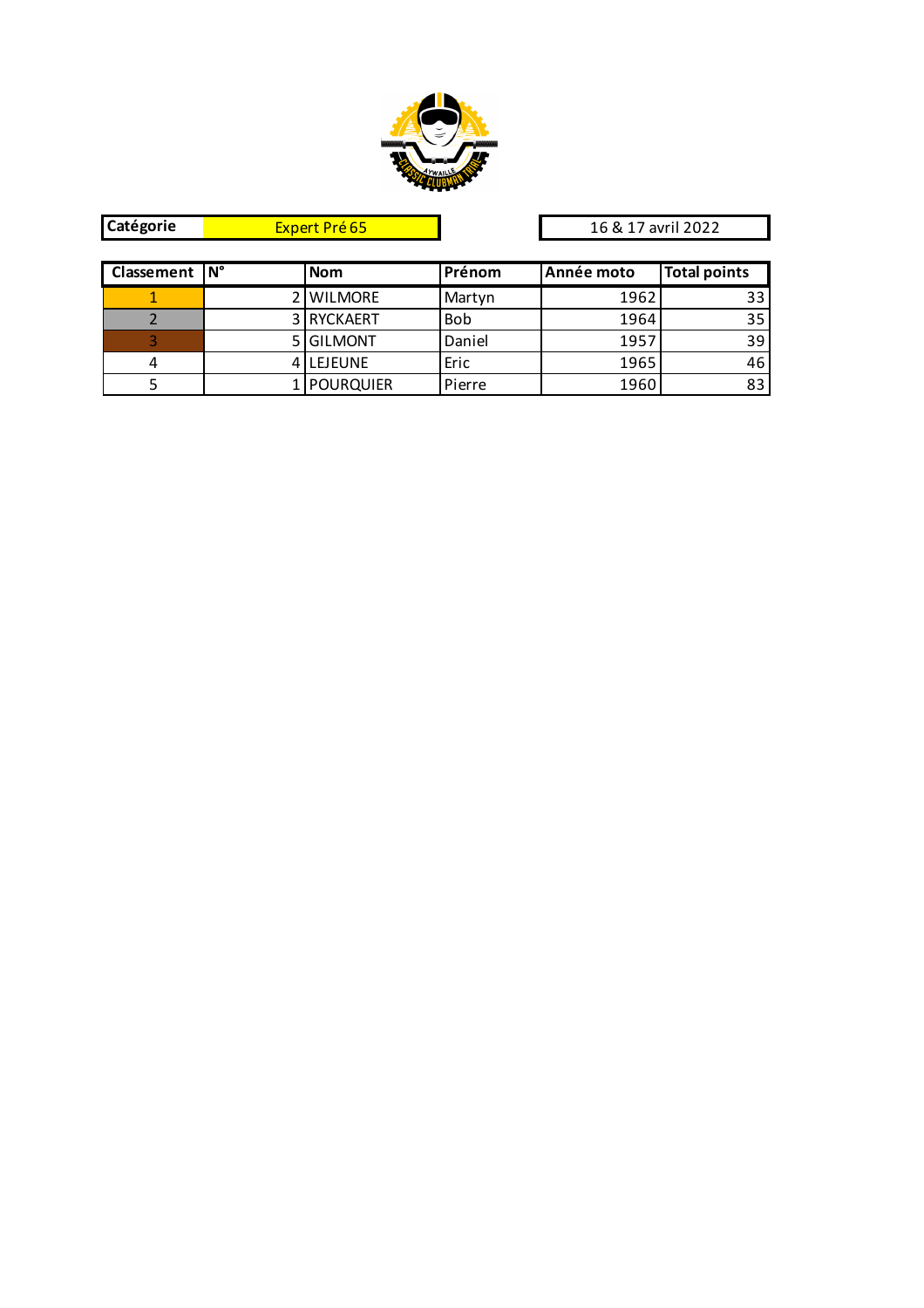

**Catégorie** 

National Bi-amortisseur 16 & 17 avril 2022

| <b>Classement</b>       | $\overline{\mathsf{N}^{\circ}}$ | <b>Nom</b>                | Prénom         | Année moto | <b>Total points</b> |
|-------------------------|---------------------------------|---------------------------|----------------|------------|---------------------|
| $\mathbf{1}$            |                                 | 723 XEMARD                | Eric           | 1984       | 6                   |
| $\overline{2}$          |                                 | 735 TRIFFAUX              | Robert         | 1984       | $\overline{7}$      |
| 3                       |                                 | 710 LEBRUN                | Christian      | 1982       | 8                   |
| $\overline{\mathbf{4}}$ |                                 | 712 DETRY                 | Pierre         | 1983       | 8                   |
| 5                       |                                 | 705 BONESIRE              | Denis          | 1982       | 15                  |
| 6                       |                                 | 707 DETRY                 | Etienne        | 1982       | 18                  |
| $\overline{7}$          |                                 | 713 DREESSEN              | Romain         | 1983       | 19                  |
| 8                       |                                 | 709 HAUSHERR              | Francois       | 1982       | 19                  |
| 9                       |                                 | 718 SEOANE MORENTE Carlos |                | 1984       | 21                  |
| 10                      |                                 | 701 NIECHOJ               | Axel           | 1980       | 24                  |
| 11                      |                                 | 700 COLLA                 | <b>Bastien</b> | 1980       | 30                  |
| 12                      |                                 | 729 DEBROUX               | Alexandre      | 1986       | 32                  |
| 13                      |                                 | 724 FEIDT                 | Martin         | 1985       | 40                  |
| 14                      |                                 | 730 DREZE                 | Benoit         | 1987       | 43                  |
| 15                      |                                 | 728 DE GRAAF              | Martin         | 1986       | 45                  |
| 16                      |                                 | 726 KAESMACHER            | Bernard        | 1985       | 47                  |
| 17                      |                                 | 716 VAN ONACKER           | Helmut         | 1983       | 47                  |
| 18                      |                                 | 721 SAUNDERS              | William        | 1984       | 52                  |
| 19                      |                                 | 732 VANDERSCHUREN         | Charles        | 1987       | 55                  |
| 20                      |                                 | 714 LAURENT               | Pierre         | 1983       | 57                  |
| 21                      |                                 | 711 MASETIG               | Luciano        | 1982       | 60                  |
| 22                      |                                 | 737 JOBKENNE              | Fred           | 1985       | 61                  |
| 23                      |                                 | 719 PAWLIK                | Klaus          | 1984       | 69                  |
| 24                      |                                 | 727 VAN SAANE             | Mart           | 1985       | 73                  |
| 25                      |                                 | 733 SARRAILH              | Thierry        | 1984       | 76                  |
| 26                      |                                 | 715 SAUNDERS              | John           | 1983       | 83                  |
| 27                      |                                 | 731 GOSET                 | Claude         | 1983       | 84                  |
| 28                      |                                 | 734 RIGONDAUD             | Dominique      | 1981       | 93                  |
| 29                      |                                 | 736 DELSEMME              | Philippe       | 1981       | 103                 |
| 30                      |                                 | 722 VERVOORT              | Gust           | 1984       | 105                 |
| 31                      |                                 | 720 RÜHRUP                | Ulrich         | 1984       | 108                 |
| 32                      |                                 | 738 BEGA                  | Christian      | 1981       | 111                 |
| 33                      | 717                             | <b>MATHY</b>              | Stephane       | 1984       | 127                 |
| 34                      |                                 | 703 CORTEIL               | Alain          | 1981       | 133                 |
| 35                      |                                 | 704 GEURTSEN              | Gertjan        | 1981       | 180                 |
| 36                      | 702                             | CHEETHAM                  | Tim            | 1982       | 180                 |
| 37                      |                                 | 708 GOSSIEAU              | Christian      | 1983       | 180                 |
| 38                      |                                 | 725 FINIELS               | Jean           | 1985       | 180                 |
| 39                      |                                 | 706 COLICCHIO             | Mario          | 1987       | 180                 |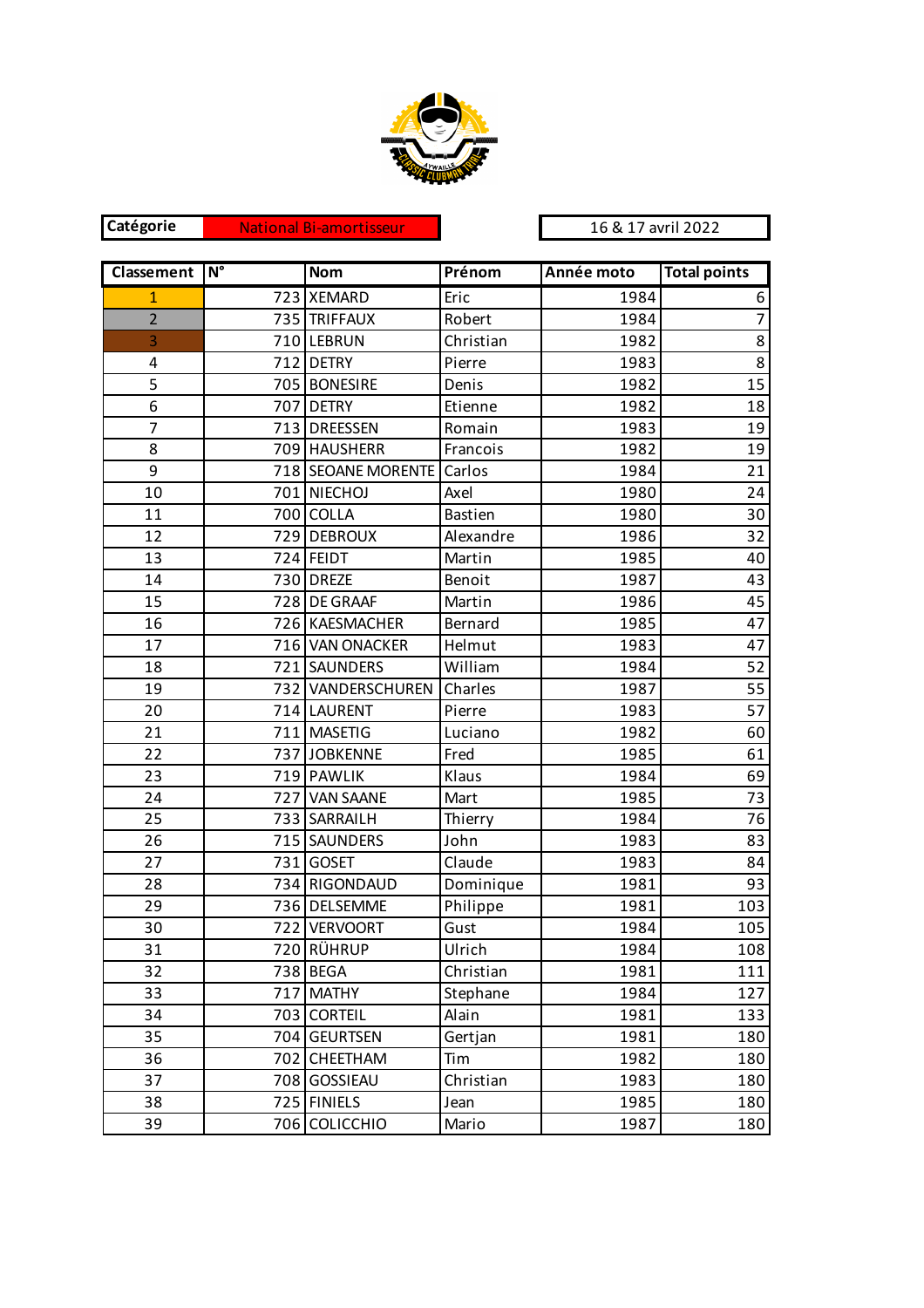

| Catégorie      |                                 | <b>National Pré 80</b> |           | 16 & 17 avril 2022 |                     |
|----------------|---------------------------------|------------------------|-----------|--------------------|---------------------|
|                |                                 |                        |           |                    |                     |
| Classement     | $\overline{\mathsf{N}^{\circ}}$ | <b>Nom</b>             | Prénom    | Année moto         | <b>Total points</b> |
| $\mathbf{1}$   | 400                             | <b>SUTTER</b>          | Olivier   | 1969               | 17                  |
| $\overline{2}$ |                                 | 403 SCHÖNHERR          | Bernd     | 1973               | 17                  |
| 3              |                                 | 407 VAN VOOREN         | Paul      | 1975               | 19                  |
| 4              |                                 | 420 ANDERSEN           | Michael   | 1978               | 19                  |
| 5              |                                 | 415 CYTE               | Philippe  | 1977               | 22                  |
| 6              |                                 | 422 DEREMARQUE         | Jean-Paul | 1974               | 23                  |
| $\overline{7}$ |                                 | 417 RENARD             | Michel    | 1977               | 23                  |
| 8              |                                 | 412 HUYNEN             | Pierre    | 1976               | 32                  |
| 9              |                                 | 408 BAATZ              | Marc      | 1976               | 33                  |
| 10             |                                 | 413 SEMES              | Olivier   | 1976               | 40                  |
| 11             |                                 | 411 GÖRLICH            | Ralf      | 1976               | 43                  |
| 12             |                                 | 406 JAUBIN             | Eric      | 1975               | 46                  |
| 13             |                                 | 405 BORNE              | Erik      | 1975               | 52                  |
| 14             |                                 | 410 GOERGEN            | Serge     | 1976               | 56                  |
| 15             |                                 | 418 SERVAIS            | Carlo     | 1977               | 59                  |
| 16             |                                 | 402 PAPILLAULT         | Dominique | 1973               | 72                  |
| 17             |                                 | 416 JACOBSEN           | Marco     | 1977               | 72                  |
| 18             |                                 | 414 THEILLAC           | Thierry   | 1976               | 73                  |
| 19             |                                 | 409 DEFAWES            | Ludovic   | 1976               | 73                  |
| 20             |                                 | 401 VAN DER WAL        | Pierre    | 1972               | 77                  |
| 21             |                                 | 421 POIRIER            | Regis     | 1977               | 77                  |
| 22             |                                 | 404 ERNST              | Michael   | 1974               | 94                  |
| 23             |                                 | 423 TAPPENHÖLTER       | Lewis     | 1978               | 97                  |
| 24             |                                 | 426 DEGUELDRE          | Pascal    | 1978               | 102                 |
| 25             |                                 | 419 TAGHON             | Filip     | 1977               | 105                 |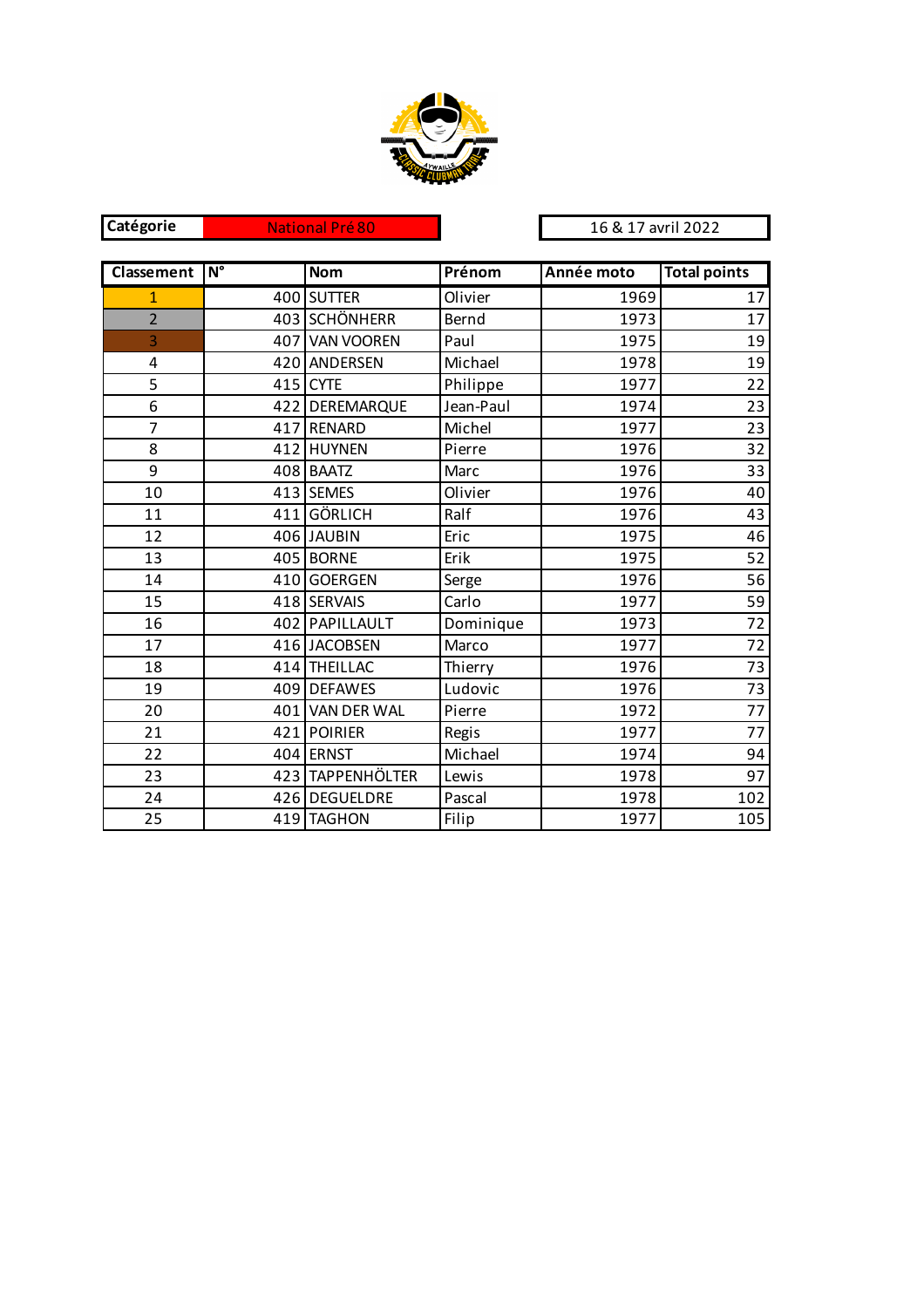

| Catégorie      | <b>National Pré 65</b><br>16 & 17 avril 2022 |                    |            |            |                     |
|----------------|----------------------------------------------|--------------------|------------|------------|---------------------|
|                |                                              |                    |            |            |                     |
| Classement     | $N^{\circ}$                                  | <b>Nom</b>         | Prénom     | Année moto | <b>Total points</b> |
| $\overline{1}$ | 104                                          | <b>GILBERT</b>     | Martin     | 1958       | 4                   |
| $\overline{2}$ | 121                                          | <b>SERVAIS</b>     | Jean-Pol   | 1964       | 18                  |
| 3              |                                              | 101 KOSCH          | Marco      | 1956       | 24                  |
| $\overline{4}$ |                                              | 116 BRAAM          | Herbert    | 1964       | 28                  |
| 5              | 114                                          | <b>OKOŃ</b>        | Michał     | 1963       | 30                  |
| 6              | 119                                          | <b>GADEYNE</b>     | Jacques    | 1964       | 31                  |
| $\overline{7}$ |                                              | 118 CLARKE         | Neil       | 1964       | 33                  |
| 8              |                                              | 102 GOURMET        | Laurent    | 1957       | 36                  |
| 9              |                                              | 124 FAIVRE         | Bernard    | 1953       | 37                  |
| 10             | 117                                          | <b>BROWN</b>       | Alan       | 1964       | 37                  |
| 11             |                                              | 100 VAN DER WAL    | Pieter     | 1955       | 38                  |
| 12             |                                              | 122 BROWN          | James      | 1965       | 39                  |
| 13             |                                              | 105 HANSENNE       | Christophe | 1958       | 42                  |
| 14             |                                              | 112 FLECKNEY       | Gary       | 1963       | 46                  |
| 15             |                                              | 109 VAN BETSBRUGGE | Vincent    | 1962       | 47                  |
| 16             |                                              | 106 MUMMERY        | Doug       | 1959       | 54                  |
| 17             |                                              | 107 SCHAAF         | Werner     | 1961       | 73                  |
| 18             |                                              | 120 GEURTSEN       | Pé         | 1964       | 80                  |
| 19             | 111                                          | DE KLERK JR        | Jan        | 1963       | 89                  |
| 20             | 113                                          | <b>GRINTER</b>     | Steve      | 1963       | 90                  |
| 21             |                                              | 103 RICHTER        | Volker     | 1957       | 104                 |
| 22             |                                              | 115 BAKKERS        | Jos        | 1964       | 130                 |
| 23             |                                              | 110 BAUMGARTEN     | Henning    | 1963       | 132                 |
| 24             |                                              | 108 SATTLER        | Bernd      | 1962       | 180                 |
| 25             |                                              | 123 SCHREIBER      | Walter     | 1967       | 180                 |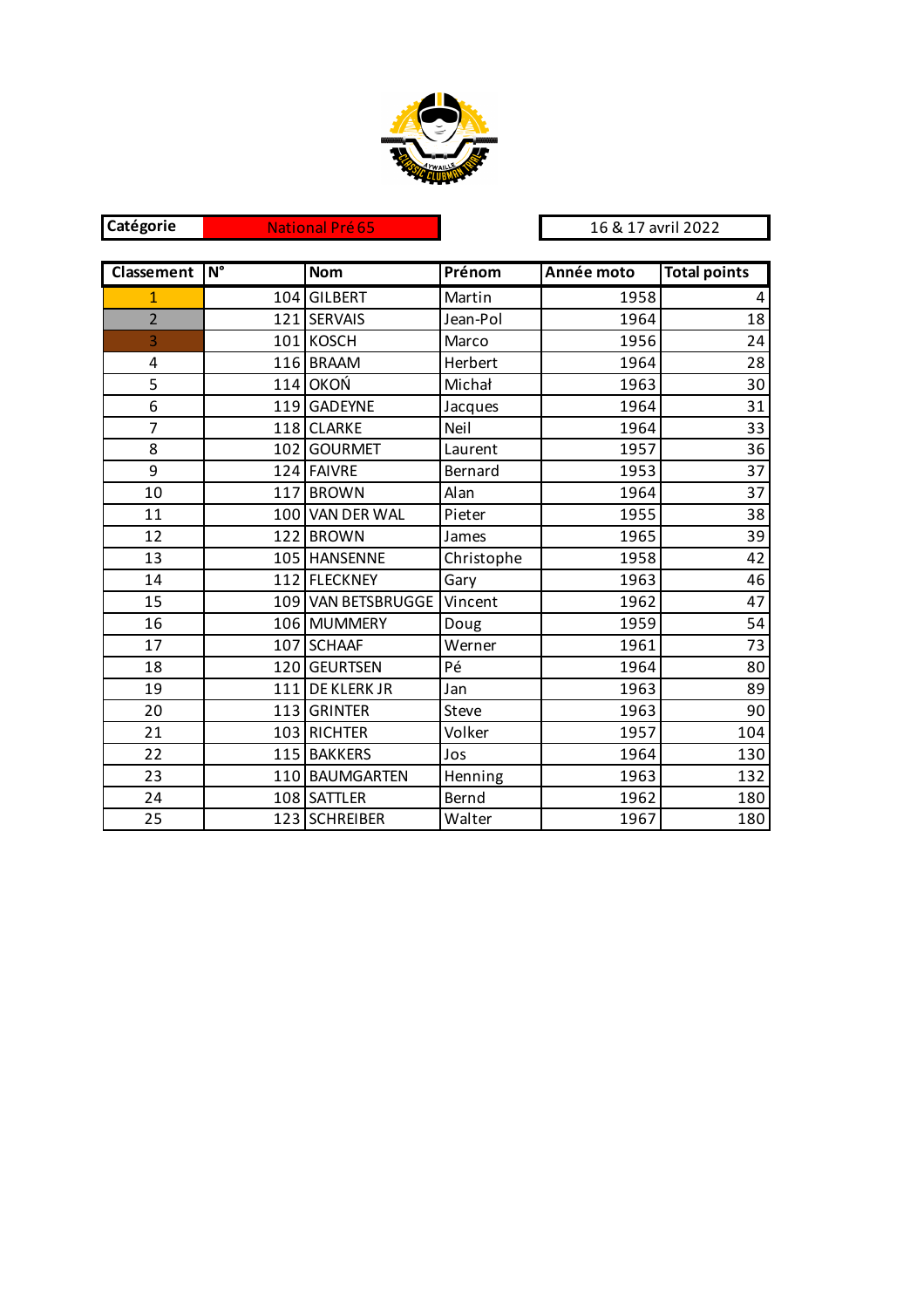

**Catégorie**  Randonneur Bi-amortisseur 16 & 17 avril 2022

| Classement     | $\overline{\mathsf{N}^{\circ}}$ | <b>Nom</b>        | Prénom        | Année moto | <b>Total points</b> |
|----------------|---------------------------------|-------------------|---------------|------------|---------------------|
| $\mathbf{1}$   |                                 | 818 RUH           | Bernhard      | 1978       | 6                   |
| $\overline{2}$ |                                 | 826 LEVEAUX       | Georges       | 1985       | 8                   |
| 3              |                                 | 821 GOSSET        | Jean Luc      | 1983       | 14                  |
| 4              |                                 | 805 FRANS         | Benoit        | 1982       | 18                  |
| 5              |                                 | 806 DUBOIS        | Alex          | 1981       | 20                  |
| $\overline{6}$ |                                 | 812 BERGER        | Pierre        | 1982       | 21                  |
| $\overline{7}$ |                                 | 830 VIART         | Franck        | 1985       | 21                  |
| 8              |                                 | 835 MAHY          | Nic           | 1983       | 21                  |
| 9              |                                 | 832 SLEGERS       | Guy           | 1987       | 23                  |
| 10             |                                 | 819 DRICOT        | Thierry       | 1983       | 27                  |
| 11             |                                 | 811 BAUCHE        | Jean-Paul     | 1982       | 27                  |
| 12             |                                 | 824 HAVELANGE     | Eric          | 1985       | 28                  |
| 13             |                                 | 801 BECKER        | Michael       | 1980       | 29                  |
| 14             |                                 | 829 VERPOORTEN    | Marc          | 1985       | 33                  |
| 15             |                                 | 834 HORNUNG       | Didier        | 1982       | 36                  |
| 16             |                                 | 823 VAN BREE      | <b>Niek</b>   | 1984       | 37                  |
| 17             |                                 | 822 STEFANSKI     | Frederic      | 1983       | 38                  |
| 18             |                                 | 839 DREESSEN      | <b>Brice</b>  | 1985       | 41                  |
| 19             |                                 | 838 LEMAITRE      | David         | 1983       | 45                  |
| 20             |                                 | 803 FELLER        | Hans-Heinrich | 1980       | 47                  |
| 21             |                                 | 825 KADRI         | Thomas        | 1985       | 49                  |
| 22             |                                 | 808 SLUIS         | Nico          | 1981       | 50                  |
| 23             |                                 | 804 VOLK          | Jörg          | 1980       | 52                  |
| 24             |                                 | 840 DANCA         | Vasil         | 1983       | 52                  |
| 25             |                                 | 831 TUR           | Patrick       | 1986       | 61                  |
| 26             |                                 | 800 AREND         | Romain        | 1980       | 62                  |
| 27             |                                 | 802 DI SILVIO     | Simon         | 1980       | 89                  |
| 28             |                                 | 815 SCHOONBROODT  | Jean-Pierre   | 1982       | 99                  |
| 29             |                                 | 833 BECKMANN      | Kurt-Patrik   | 1979       | 107                 |
| 30             |                                 | 810 STREVELER     | Marcel        | 1981       | 114                 |
| 31             |                                 | 827 VAN DER LINDE | Theo          | 1985       | 115                 |
| 32             | 837                             | <b>D'INCAU</b>    | Yvon          | 1980       | 115                 |
| 33             | 817                             | COLBRANT          | Stephane      | 1983       | 116                 |
| 34             | 807                             | <b>DUPONT</b>     | Jean          | 1981       | 122                 |
| 35             | 820                             | <b>GOEZ</b>       | Rene          | 1983       | 133                 |
| 36             |                                 | 828 VAN SAANE     | Jolanda       | 1985       | 137                 |
| 37             |                                 | 809 STEINWEG      | Ralf          | 1981       | 180                 |
| 38             |                                 | 814 GIGOT         | Victor        | 1982       | 180                 |
| 39             |                                 | 816 SCULIER       | Jean-Marc     | 1984       | 180                 |
| 40             |                                 | 836 DELVAUX       | Yves          | 1990       | 180                 |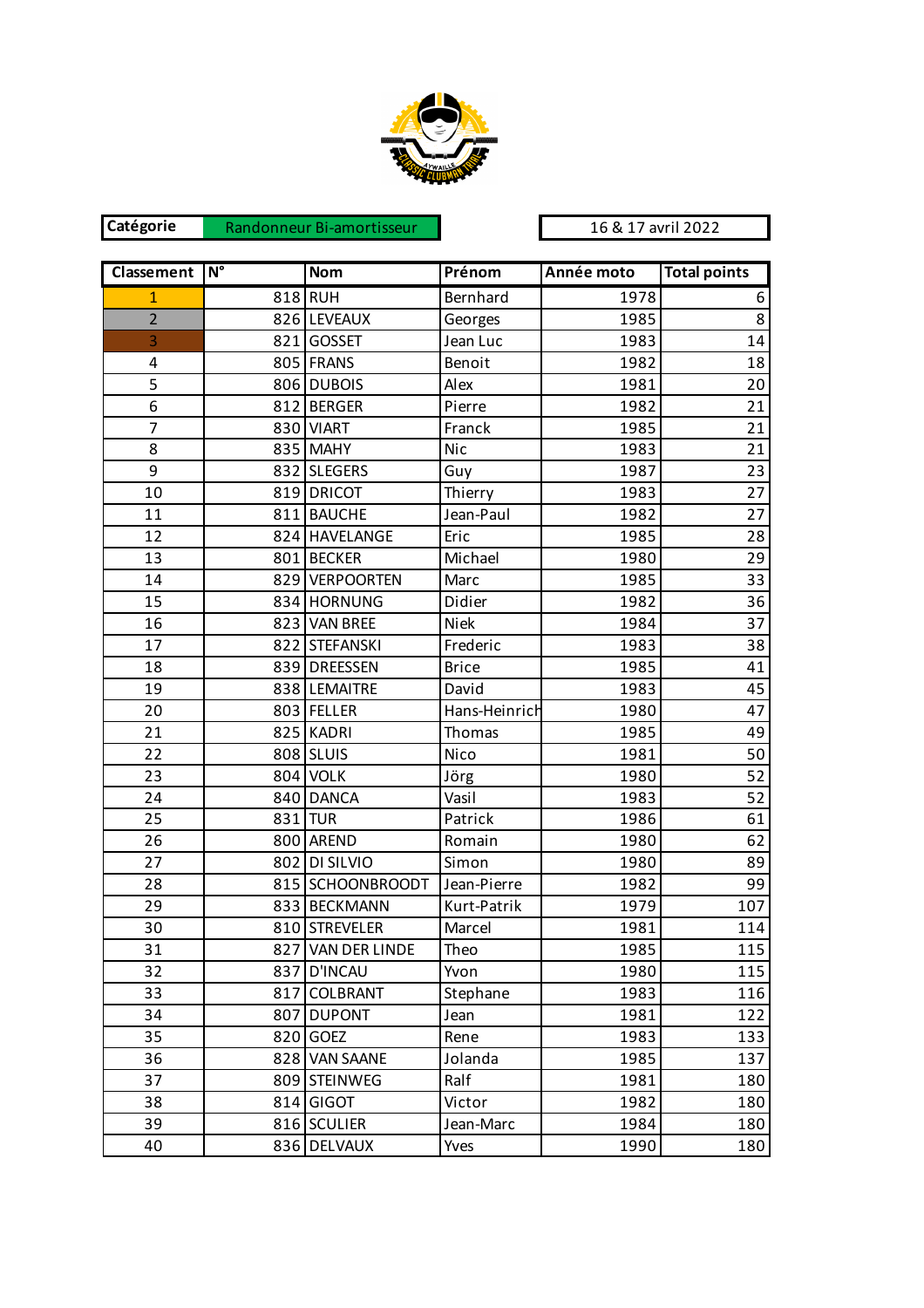

| Catégorie         |                                 | Randonnerur Pré 80   |             | 16 & 17 avril 2022 |                     |
|-------------------|---------------------------------|----------------------|-------------|--------------------|---------------------|
|                   |                                 |                      |             |                    |                     |
| <b>Classement</b> | $\overline{\mathsf{N}^{\circ}}$ | <b>Nom</b>           | Prénom      | Année moto         | <b>Total points</b> |
| 1                 | 501                             | <b>MULLIE</b>        | Jean-Pierre | 1975               | 6                   |
| $\overline{2}$    | 509                             | RONZIERE             | Jean-Claude | 1979               | 6                   |
| 3                 |                                 | 503 FROIDMONT        | Jean Pierre | 1976               | 11                  |
| 4                 | 502                             | <b>COOLZAET</b>      | Philippe    | 1976               | 20                  |
| 5                 | 507                             | <b>THOMAS</b>        | Francis     | 1977               | 20                  |
| 6                 | 505                             | <b>COLLA</b>         | Yvan        | 1977               | 34                  |
| 7                 |                                 | 512 PIROTTE          | Fabrice     | 1972               | 37                  |
| 8                 | 511                             | <b>TREPTOW</b>       | Klaus       | 1979               | 41                  |
| 9                 |                                 | 510 SCHMITZ          | Peter       | 1979               | 65                  |
| 10                | 514                             | <b>TAYLOR</b>        | Christophe  | 1976               | 74                  |
| 11                |                                 | 508 MONET            | Regis       | 1979               | 83                  |
| 12                |                                 | 506 FORTIN           | Eric        | 1977               | 112                 |
| 13                | 513                             | <b>BOVY</b>          | Philippe    | 1975               | 136                 |
| 14                | 517                             | <b>COUSSAERT</b>     | Maxence     | 1982               | 166                 |
| 15                | 504                             | <b>VAN LANGEVELD</b> | Claude      | 1976               | 180                 |
| 16                |                                 | 500 QUIRIN           | Renaud      | 1977               | 180                 |
|                   |                                 |                      |             |                    |                     |